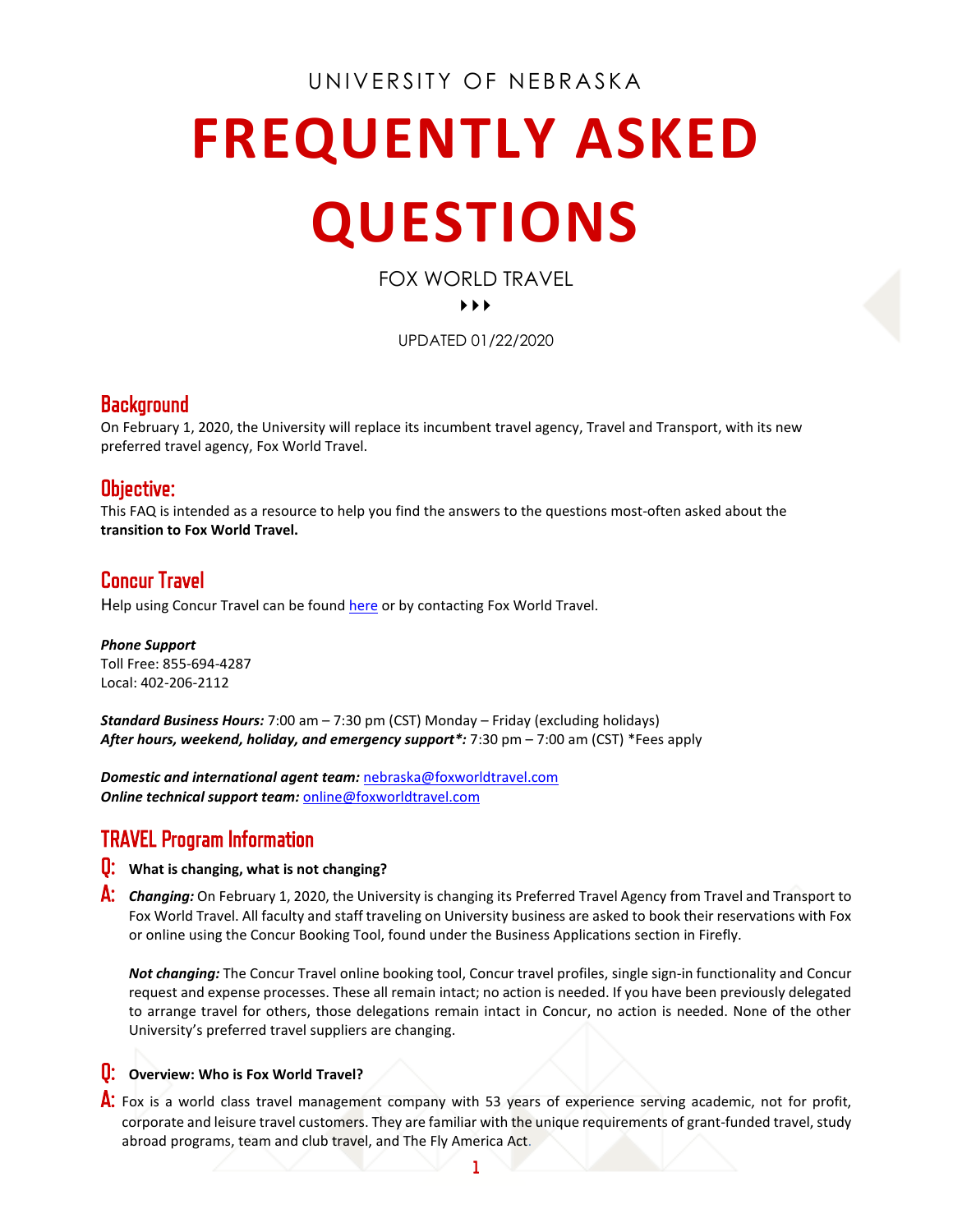#### Q: **How do I contact Fox?**

A: You may contact Fox World Travel via the University dedicated travel phone line: 402-472-5610

#### Q: **What are the standard days/hours of operation for Fox?**

A: Weekdays, 7:00 am-7:30 pm CT

#### Q: **When should I stop using Travel and Transport and begin using Fox?**

A: Beginning February 1, 2020 all reservations will be made with Fox World Travel. *Note: the Concur booking tool will not be accessible from January 30-31, 2020* in order for Fox to transition ownership of any existing reservations.

#### Q: **How is a "Preferred travel" agency different than any other travel agency?**

A: The University's "Preferred" travel agency is one which has been vetted by the CFO as part of a competitive strategic sourcing event. The "Preferred" agency has demonstrated the competencies, technologies, infrastructure and expertise necessary to manage a complex multinational travel program. Through the sourcing event, Fox has demonstrated structural, financial, legal and operational stability. They have provided favorable negotiated pricing scenarios and entered into a Service Level Agreement assuring customer satisfaction, all supported by reference checks and favorable contractual terms.

#### **U:** Is Fox the sole "preferred" travel agency for University travel?

A: Yes, with exception of Anthony Travel who specializes in the unique needs of UNL's athletic team travel.

#### Q: **What services will Fox provide?**

Fox will provide:

- an online booking tool and navigational support, (preferred method for making simple air, car, hotel reservations), available 24/7
- $\triangleright$  agent-assisted telephone reservations services, Monday-Friday, 7:00 am 7:30 pm CT, recommended for changes to existing reservations and for new complex international and multi-leg journeys, call Fox
- $\triangleright$  recycling of unused non-refundable airline tickets, less airline-imposed fees and fare differential
- $\triangleright$  a mobile phone reservations app
- emergency after hours reservations support including weekends and holidays; a supplemental fee applies
- group/meetings sourcing and reservations support services
- customer service-related issue resolution with airlines, hotels, car rental reservations booked through Fox

#### **U:** I do not especially like the Concur Travel online booking tool. Why am I being asked to use it?

A: Many of us are predisposed to shopping online for personal travel. Concur emulates that online, self-service shopping experience, with the additional advantage of guaranteeing the University airline, hotel, and car rental discounts. Use of Concur is a cost-conscious, best practice among the majority of *Ivy Plus* and *Big Ten* Universities.

#### **U:** Why should I use Fox rather than go online and book whatever I need wherever I want?

A: Reservations directed to Fox will qualify for the University's airline, hotel and car rental discounts and waivers of some restrictions **not available elsewhere**. Fox will also assist Risk Management in the event of an emergency, offering *potentially life-saving support not offered elsewhere.* Finally, Fox will also provide support for resolving customer service issues, *accountability not readily offered at online travel websites*.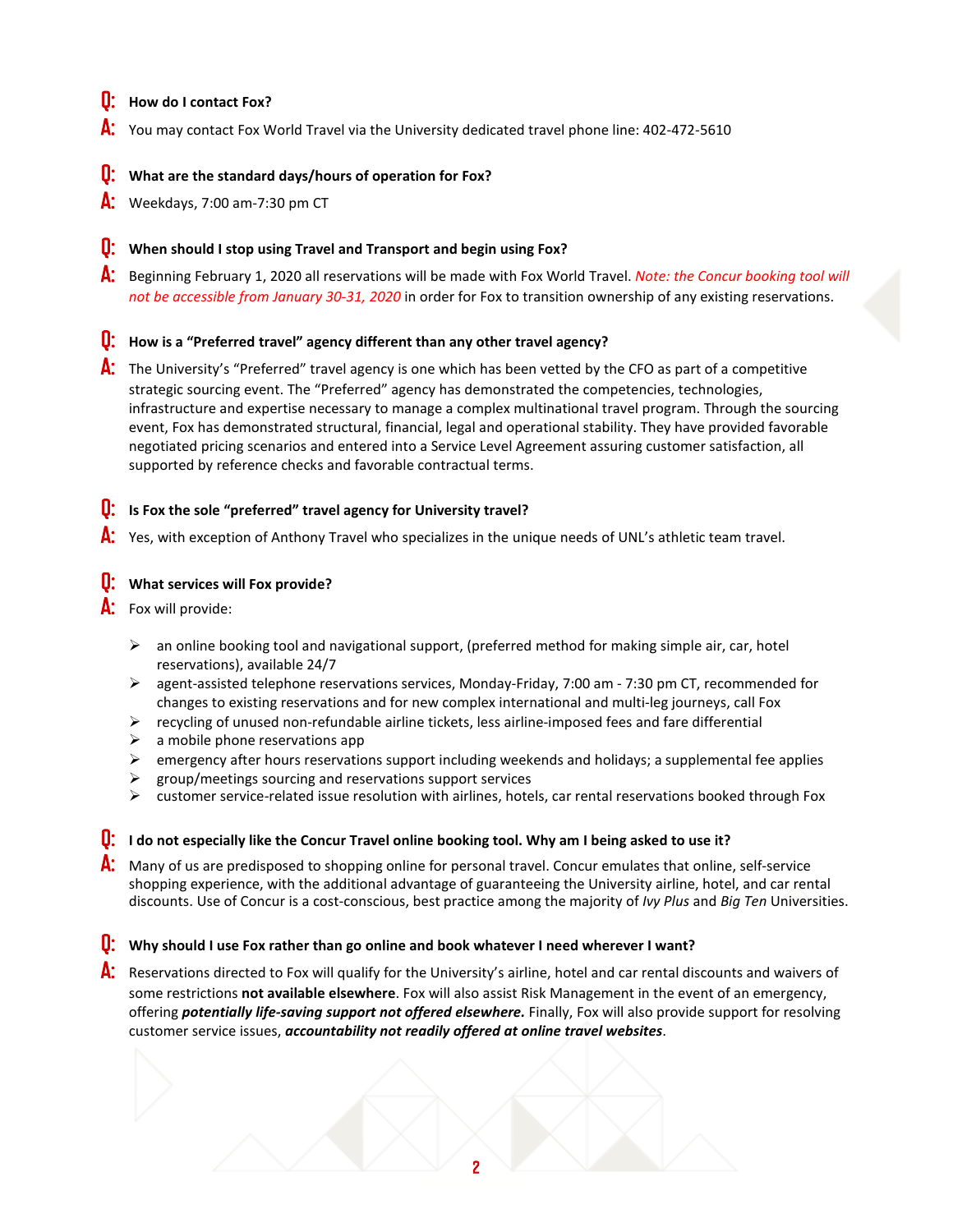#### Q: **How do I reach someone to help me on the weekends, holidays and after normal business hours?**

- A: Fox provides emergency services, after hours, weekends, holidays, 24/7. *Please note a \$20 service fee per call after hours applies. This fee is not applicable for calls during normal business hours*. Since a supplemental fee applies, this after-hours service is intended for urgent or emergency needs.
- Q: **As a University employee, can I book via Southwest.com, United.com, or any of my preferred travel sites to obtain the same discounts offered through Fox World Travel?**
- A: No. You will pay the full retail market price if you book at any website or travel agency other than Fox World Travel. Fox has access to book all airlines. You can also reserve your car and hotel at the same time avoiding checking multiple sites or booking tools.

#### Q: **If I book through Fox, do I lose my airline frequent flier miles, or hotel, or car rental rewards and privileges?**

A: No, those rewards are yours to keep and enjoy. *Note: personal rewards used to reduce costs of business travel will not be reimbursed.*

In fact, Fox technology will assist you in accruing benefits. Just enter your reward membership numbers into your Concur profile, and Fox will automatically communicate your membership number to each eligible supplier on every reservation you make with them so that you can accrue benefits.

#### Q: **Sometimes all I need is a hotel or car rental reservation. Should I use Fox?**

A: It is recommended to book car rental and hotel through Fox. The only exception is hotel conference block space. There is no service fee for either a hotel or car rental booking through Fox and you will receive the University's discounts with preferred suppliers.

#### Q: **How was Fox World Travel Inc. selected as the NU travel management company?**

- A: Fox World Travel Inc. was selected as the University's travel provider through a competitive RFP process. We will begin multi-year contract with this travel management company, effective February 1, 2020.
- Q: **I have heard that the travel agency charges a service fee for every call I make. Is that true?**
- A: No, **we do not pay a fee per call weekdays** between 7:00am-7:30pm CT.
	- $\triangleright$  Online airline or train reservations booked in Concur Travel are charged a fee of \$5.00 per ticket.
	- $\triangleright$  Agent assisted airline or train reservations are \$20.00 per ticket.
	- **Hotel and car rental reservations are FREE.**
	- $\triangleright$  After hours service incurs an additional fee of \$20.00 per call and should be utilized for emergency support.

#### Q: **How do I pay for travel? Will Fox accept my personal credit card?**

A: Airlines require payment in full upon purchase. The most convenient, and best payment practice is to select the university credit card or another credit card in your Concur Profile to serve as automated form of payment.

Fox will gladly accept the University credit card, which is the preferred means for paying for University business travel expenses. There is no upfront costs/out of pocket expense to the traveler when using the University credit card.

#### Q: **Sometimes I can find a lower price outside of the University's preferred airline. Why is this? Should I just book the lower price whenever I find one?**

A: The price of air fares and hotel accommodations "float" in the marketplace and are constantly adjusted upward and downward by sophisticated programs which monitor supply and demand. No one single travel agency, no one